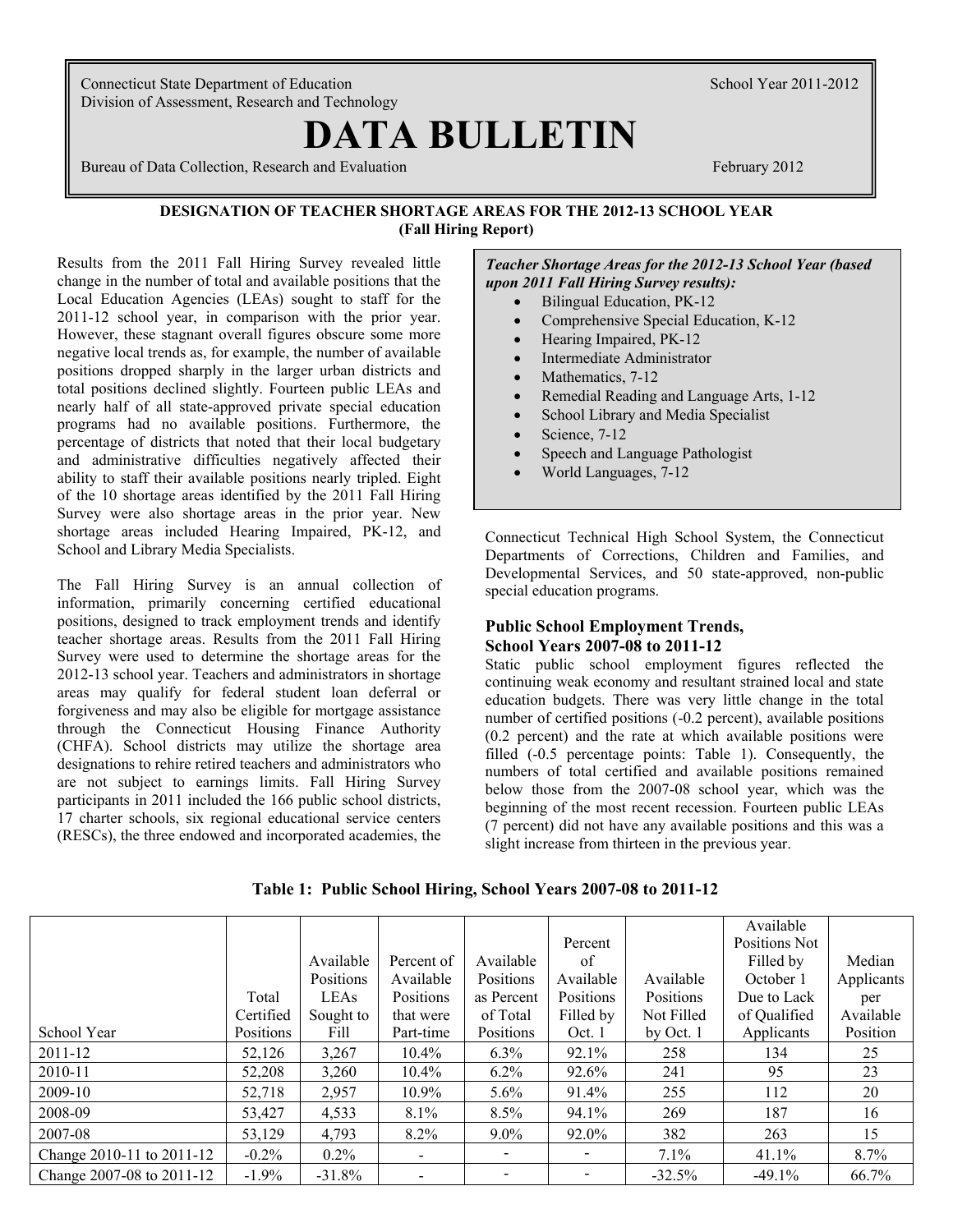1 last five years, the median number of appropriately While the number of available positions declined over the certified applicants per position increased sharply from 15 to 25. As a consequence of these and other factors, the percentage of available positions that remained vacant due to the lack of qualified applicants steadily declined from 2007 to 2010, but surprisingly increased in 2011 (Figure 1).<sup>1</sup> Similarly, the percent of "minimally qualified" hires, those selected from small applicant pools whose quality had been rated poorly by districts, declined from 2007 through 2009, but has increased slightly over the last two years. 2

# **Figure 1: Percent of Available Positions Remaining Vacant Due to Lack of Qualified Applicants and Percent of All Minimally Qualified Hires,**



## **Local Hiring Trends**

To examine local hiring trends, the 2011 Fall Hiring Survey Results were analyzed utilizing District Reference Groups (DRGs), a classification system that groups school districts based upon community and student socio-demographic characteristics. <sup>3</sup> This revealed significant differences, particularly between the suburban districts with high socioeconomic status (SES) and the moderate- to larger-sized urban districts. For example, the total number of certified positions declined in the moderate-sized (DRG G) and largest urban districts (DRG I), while they increased in the wealthiest suburban districts (DRGs A and B: Table 2). Similarly, larger urban districts (DRGs H and I: Table 2) had fewer available positions, while the wealthiest suburban districts (DRGs A and B) experienced moderate growth. Part-time positions were a much larger share of available positions in the wealthier districts (DRGs A, B and C) and the smallest rural districts (DRG E), than in the moderate to larger districts (DRGs G, H and I). The small rural districts (DRG E) had the lowest median of appropriately certified applicants per available position while the wealthiest suburban districts (DRG A) had the highest.

Continuing the pattern, suburban districts with higher SES filled more of their available positions (DRGs A and B) than the larger urban districts (DRGs H and I). Notably, it was the smaller suburban districts with moderate SES (DRG F) that staffed the lowest percent of their available positions (86.4 percent). Compared with 2010, most DRGs filled their available positions at about the same rate and the only significant exceptions were increases by the moderate-sized urban districts with modest SES (DRG G: 5.8 percentage points), and moderate suburban districts with higher SES (DRG D: 3 percentage points). Suburban districts with higher SES had the lowest percentage of available positions that remained vacant, due to the lack of qualified applicants (DRGs A, B and D: all less than 3 percent), while the largest urban districts had the highest (DRG I: 8.9 percent - See Figure 2). Smaller suburban districts with moderate SES (DRG F) had the highest percent of minimally qualified hires (11.8 percent - See Figure 2).

**Table 2: Hiring Statistics by District Reference Groups, 2011-12**

|               |           | Change in  | Available          | Change in  | Percent of | Percent of |               |               |
|---------------|-----------|------------|--------------------|------------|------------|------------|---------------|---------------|
|               |           | Total      | Positions LEAs     | Available  | Available  | Available  | Available     | Median        |
|               | Total     | Positions, | Sought to Fill for | Positions, | Positions  | Positions  | Positions Not | Applications  |
|               | Certified | $2010$ to  | 2010-11 School     | $2010$ to  | that were  | Filled by  | Filled by     | per Available |
| <b>DRG</b>    | Positions | 2011       | Year               | 2011       | Part-time  | October 1  | October 1     | Position      |
| A             | 2,974     | $0.7\%$    | 185                | 5.1%       | $12.4\%$   | 96.2%      |               | 32.5          |
| $\mathbf{B}$  | 8,976     | $0.4\%$    | 544                | 4.2%       | 15.6%      | 96.9%      | 17            | 23            |
| $\mathcal{C}$ | 3,710     | $0.1\%$    | 233                | 15.3%      | 19.3%      | 92.3%      | 18            | 22            |
| D             | 7,617     | $-1.0\%$   | 412                | 2.5%       | 11.7%      | 96.1%      | 16            | 29            |
| E             | 2,510     | 1.9%       | 154                | $-0.6\%$   | 14.9%      | 94.2%      | 9             | 20            |
| $\rm F$       | 2,652     | $-0.2\%$   | 118                | $0.9\%$    | 11.9%      | 86.4%      | 16            | 21            |
| G             | 6,051     | $-0.7\%$   | 378                | 39.5%      | 8.2%       | 94.7%      | 20            | 29            |
| H             | 5,806     | $0.2\%$    | 342                | $-19.9%$   | 4.1%       | 92.7%      | 25            | 25            |
|               | 8,537     | $-0.6\%$   | 552                | $-16.7\%$  | 2.7%       | 90.0%      | 55            | 23.5          |
| $NA^*$        | 4,449     | $2.4\%$    | 443                | 2.3%       | 12.0%      | 79.7%      | 90            | 13            |

\*Includes the Connecticut Technical High School System, Unified School Districts, charter schools, RESCs and state-approved private special education programs.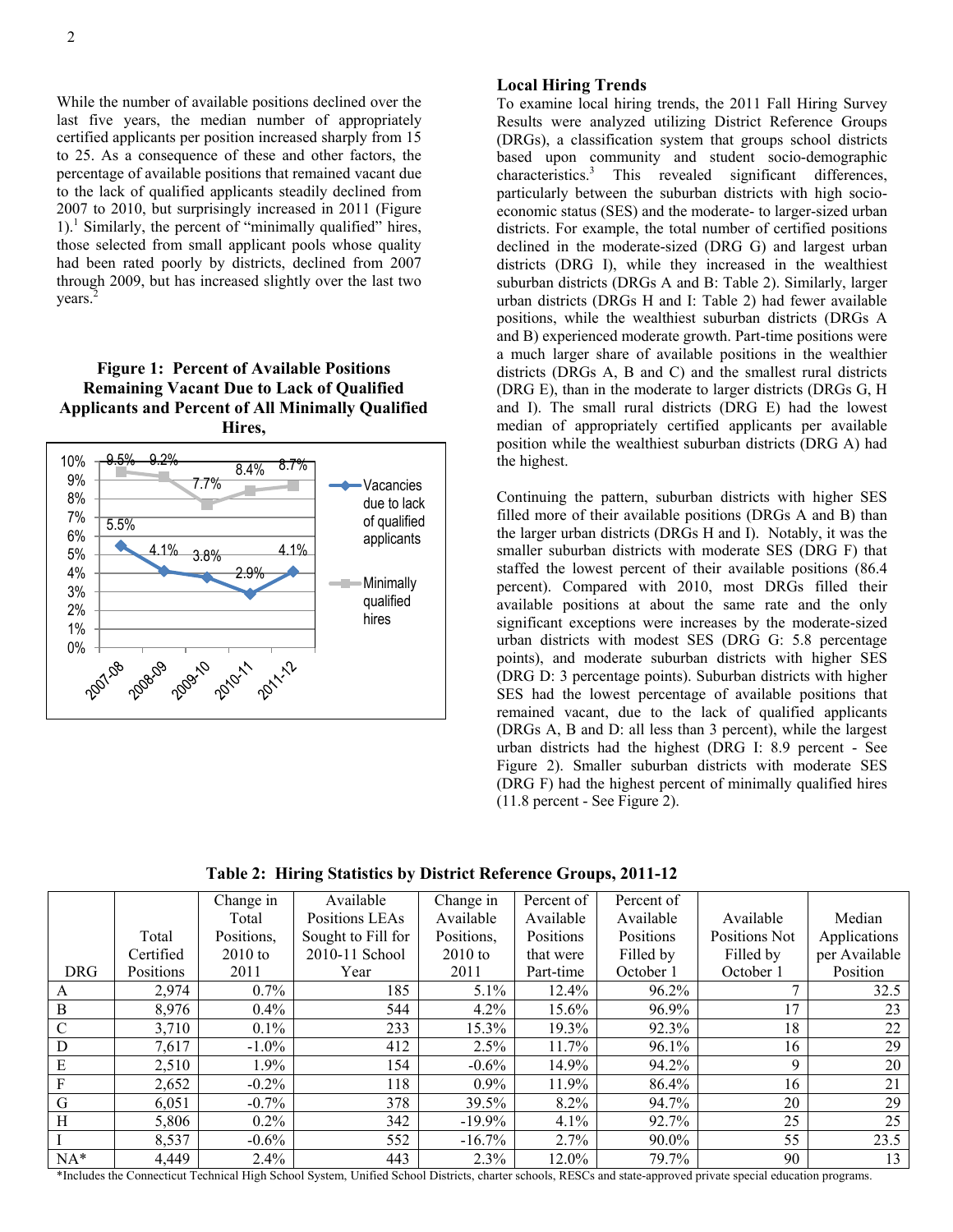**Figure 2: Percent of Available Positions that Remained Vacant, Due to a Lack of Qualified Applicants and Minimally Qualified Hires, as a Percent of All Hires by DRG, 2011-12**



# **State-approved, Non-public Special Education Programs**

The continuing fragile economy also affected the stateapproved, non-public special education programs. Among these 50 programs, nearly half (22) did not have any available certified positions that they sought to fill for the

2011-12 school year, which was an increase from 18 programs in the prior school year.<sup>4</sup> While the number of total positions increased slightly with the addition of some new programs, available positions fell to their lowest level in four years (Table 3). Furthermore, the percent of available positions that were part-time posts also nearly doubled from 7.4 percent to 13.8 percent. In comparison with public LEAs, non-public special education programs filled a lower percentage of their available positions (84.0 percent versus 92.1 percent), had a higher percentage of available positions that remained vacant due to the lack of qualified applicants (12.8 percent versus 4.1 percent) and had more "minimally qualified" hires (13.9 percent versus 8.7 percent). Available positions were also a higher percentage of total positions in state-approved, nonpublic special education programs than in public LEAs (9.8 percent versus 6.2 percent).

# **Public-school, Non-certified Special Services**

The number of available, non-certified special services positions that LEAs sought to fill remained static with 251 for the 2011-12 school year compared with 248 for the prior year (Table 4).<sup>5</sup> The current number of available positions is considerably lower than the number that was available five years ago (367). Public LEAs filled 92.4 percent of available, non-certified special services positions.

|  | Table 3: State-approved, Non-public Special Education Programs, 2008-09 to 2011-12 |  |  |  |  |  |
|--|------------------------------------------------------------------------------------|--|--|--|--|--|
|--|------------------------------------------------------------------------------------|--|--|--|--|--|

|             |           | Available | Percent of | Available      | Percent of |               | <b>Available Positions</b> | Median       |
|-------------|-----------|-----------|------------|----------------|------------|---------------|----------------------------|--------------|
|             |           | Positions | Available  | Positions as a | Available  | Available     | Not Filled by              | Applications |
|             | Total     | LEAs      | Positions  | Percent of     | Positions  | Positions Not | October 1 Due to           | per          |
|             | Certified | Sought to | that were  | Total          | Filled by  | Filled by     | Lack of Qualified          | Available    |
| School Year | Positions | Fill      | Part-time  | Positions      | October 1  | October 1     | Applicants                 | Position     |
| 2011-12     | 955       | 94        | 13.8%      | $9.8\%$        | 84.0%      |               | 12                         |              |
| 2010-11     | 900       | 108       | $7.4\%$    | 12.0%          | 82.4%      | 19            |                            |              |
| 2009-10     | 904       | 111       | $10.8\%$   | 12.3%          | 80.2%      | 22            | 14                         |              |
| 2008-09     | 857       | 10        | 4.5%       | 12.8%          | $75.5\%$   | 27            | 20                         | 3.5          |

|                                    | <b>Available Positions</b> | Available     | Median         |
|------------------------------------|----------------------------|---------------|----------------|
|                                    | LEAs Sought to             | Positions Not | Applicants per |
|                                    | Fill for 2010-11           | Filled by     | Available      |
| Service Area                       | School Year                | October 1     | Position       |
| Licensed Physical Therapist        | $\overline{2}$             |               |                |
| Licensed Occupational Therapist    | 3                          |               | 11.5           |
| Pre-kindergarten Paraprofessional  | 11                         |               | 30             |
| Kindergarten Paraprofessional      | 15                         | 0             | 65.5           |
| Regular Program Paraprofessional   | 34                         | 4             | 19             |
| Special Education Paraprofessional | 170                        | 13            | 33             |
| English as a Second Language       |                            |               |                |
| (ESL)/Bilingual Paraprofessional   | $\overline{c}$             | $\Omega$      | 10.5           |
| Other Program Paraprofessional     | 14                         |               | 10             |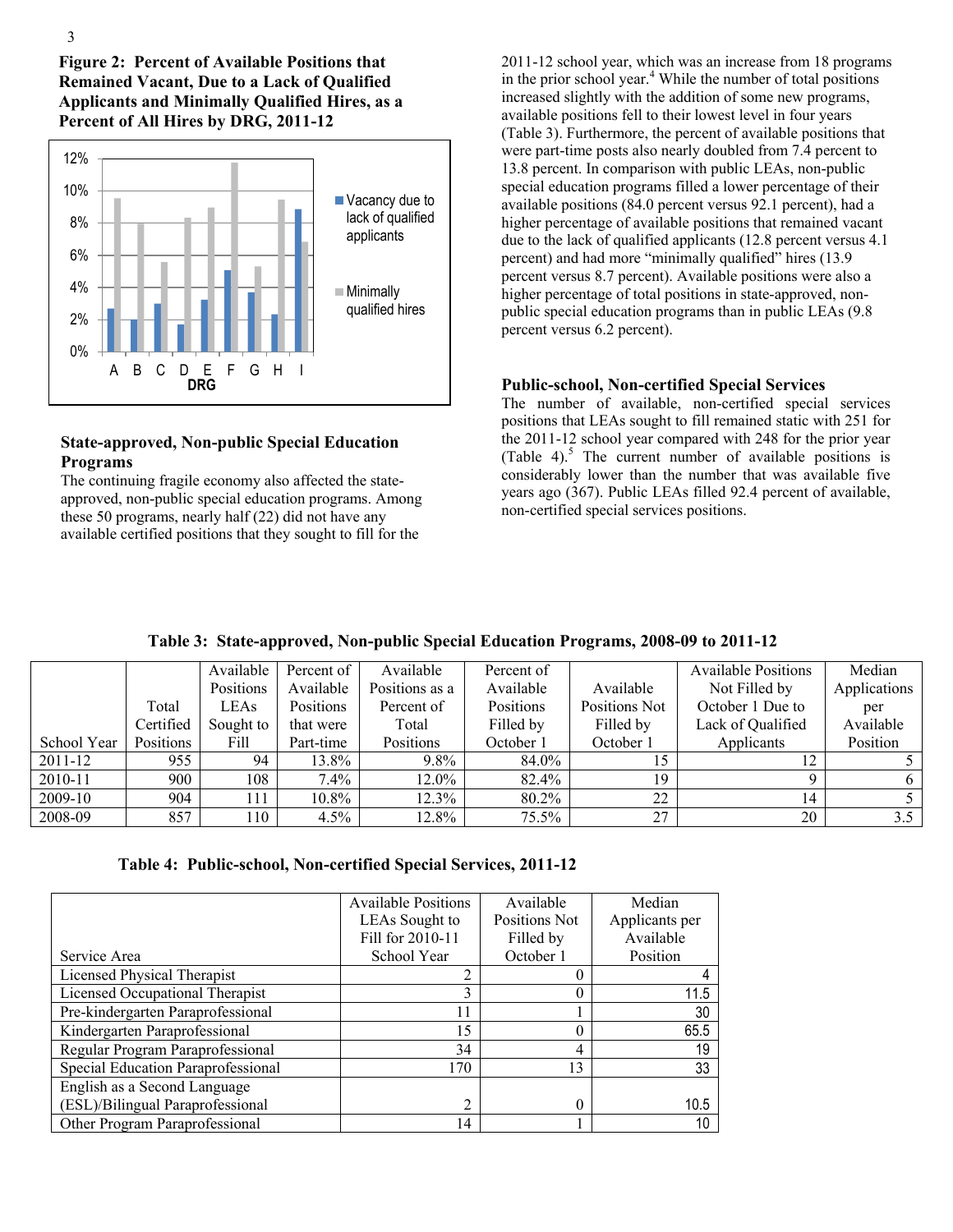# 4

#### **Accounting for October Vacancies**

Public school LEAs reported that 52 percent of all positions, which remained vacant on October 1, were due to the lack of qualified candidates. This was a significant increase from 39 percent in the previous year and is particularly surprising, as the median number of applicants per available position increased during this time. Districts with October vacancies most frequently cited late postings as a key factor that affected the size and quality of their applicant pools (Figure 3). However, this percentage declined in comparison with 2010 as did the percentage that cited one-year positions as a factor. Conversely, the percentage of districts that cited local administrative or budgetary difficulties nearly tripled from 7.6 percent in 2010 to 21.6 percent in 2011.

**Figure 3: Factors Affecting the Size and Quality of Applicant Pools for Positions that Remained Vacant on October 1, 2010, and October 1, 2011**



## **LEA Responses to October Vacancies**

Over the last two years, public LEAs' most common response to October vacancies was the use of short-term substitutes (Figure 4). Furthermore, the use of short-term

substitutes increased in 2011. Additionally, LEAs left more administrative positions vacant. Conversely, they were less likely to cancel courses, redistribute students among other classes or require teachers to teach additional classes.



## **Figure 4: LEA Responses to October Vacancies, 2010-11 and 2011-12**

#### **Shortage Areas, 2012-13**

Connecticut's shortage areas have remained fairly consistent over the last five years. Based upon the 2011 Fall Hiring Survey, the only new shortage areas for the 2012-13 school year will be School Library Media Specialist and Hearing Impaired, PK-12. Collectively, the shortage areas accounted for 38.2 percent of total positions and 44.4 percent of available positions that LEAs sought to fill. They were 52.8 percent of all vacancies and 65.1 percent of vacancies due to the lack of qualified applicants. The shortage areas accounted for only 32 percent of all first Connecticut certificates that were issued or renewed, but most of the positions were staffed under Durational Shortage Area Permits (DSAPs: 70.1 percent) and long-term substitutes (54.8 percent). They were also 60.9 percent of minimally qualified hires. Among the

|                                       |          |           |                | Available          |                |            | Available    |            |
|---------------------------------------|----------|-----------|----------------|--------------------|----------------|------------|--------------|------------|
|                                       |          |           | Change in      | Positions          | Change in      | Percent of | Positions    | Median     |
|                                       |          |           | Total          | <b>LEAs Sought</b> | Available      | Available  | Not Filled   | Applicatio |
|                                       | Shortage |           | Positions.     | to Fill for        | Positions.     | Position   | Due to Lack  | ns per     |
|                                       | Area     | Total     | $2010 - 11$ to | 2010-11            | $2010 - 11$ to | Filled by  | of Qualified | Available  |
| Endorsement Type                      | Rank     | Positions | 2011-12        | School Year        | 2011-12        | Oct. 1     | Applicants   | Position   |
| Speech and Language Pathologist       |          | 1,156     | 3.3%           | 110                | $3.8\%$        | 85.5%      | 12.7%        | 6          |
| World Languages, 7-12                 |          | 1,933     | 20.3%          | 213                | 8.1%           | 91.5%      | $7.0\%$      | 8          |
| Bilingual Education, PK-12            | 3        | 321       | $-21.9%$       | 18                 | $-47.1%$       | 55.6%      | 44.4%        | 8          |
| School Library Media Specialist       | 4        | 772       | $-3.5\%$       | 52                 | 18.2%          | 82.7%      | 13.5%        | 11.5       |
| Science, 7-12                         | 5        | 3,075     | $-0.5\%$       | 239                | 24.5%          | 93.3%      | $5.0\%$      | 19         |
| Intermediate Administrator            | 6        | 2,771     | $-0.4\%$       | 231                | $-9.8%$        | 87.9%      | $5.2\%$      | 24         |
| Comprehensive Special Education, K-   |          |           |                |                    |                |            |              |            |
| 12                                    | ⇁        | 6,239     | $1.0\%$        | 377                | $0.3\%$        | 92.6%      | $3.2\%$      | 31         |
| Remedial Reading and Lang. Arts, 1-12 | 8        | 652       | 1.2%           | 73                 | $-3.9\%$       | 87.7%      | $6.8\%$      | 12         |
| Hearing Impaired, PK-12               | 9        | 126       | $-4.5\%$       | 14                 | $-26.3%$       | 64.3%      | 35.7%        | 4.5        |
| Mathematics, 7-12                     | 10       | 3,238     | 21.9%          | 233                | $-5.3\%$       | 93.1%      | $3.9\%$      | 36         |

#### **Table 5: Designated Shortage Areas for the 2012-13 School Year Based upon 2011 Fall Hiring Survey Results**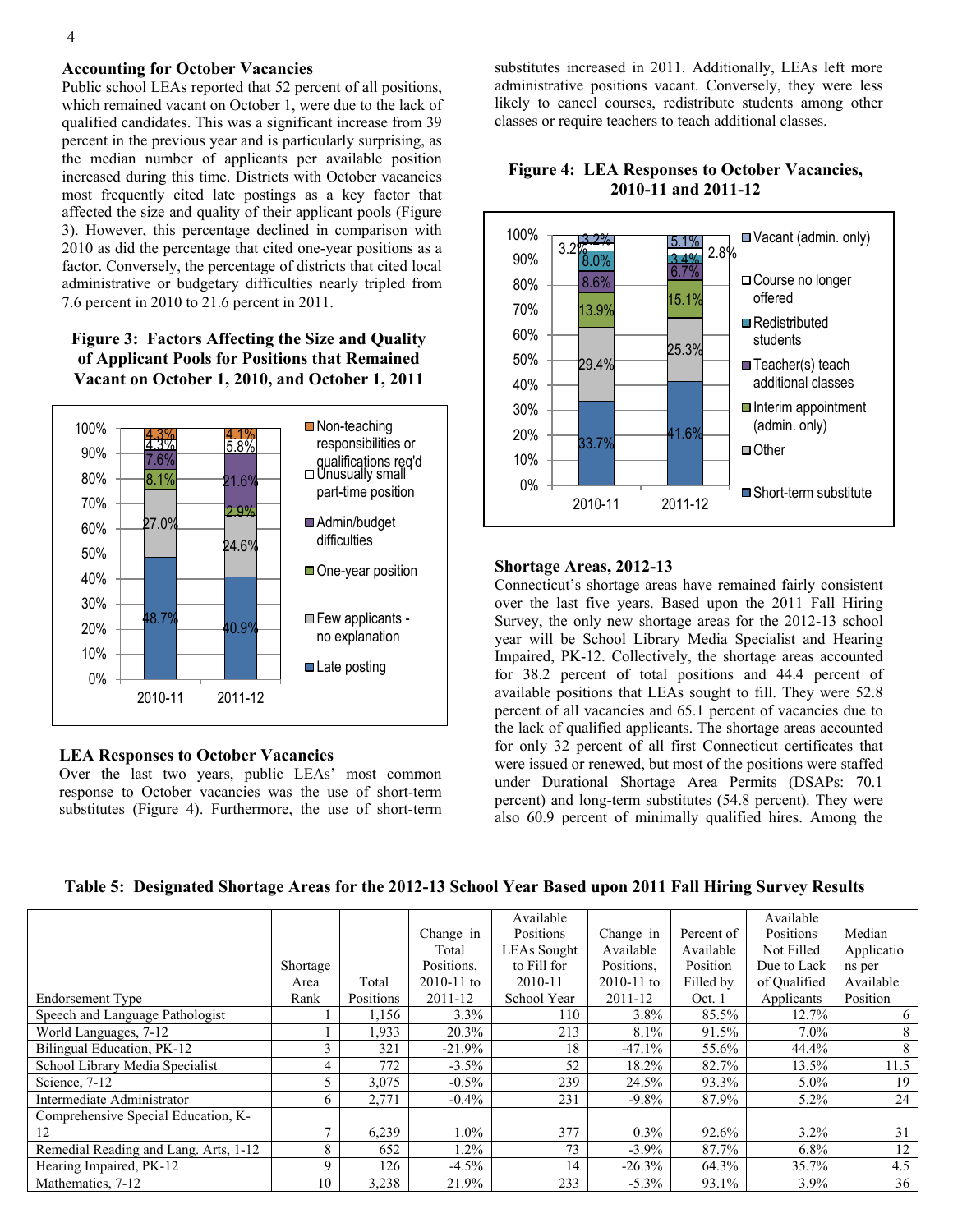shortage areas, total Bilingual Education positions and available positions declined precipitously. Conversely, total positions increased significantly for Mathematics, 7-12, and World Languages, 7-12 (Table 5). Although total Science, 7-12, positions declined slightly, the number of available positions sharply increased suggesting that there was significant personnel turnover.

The number of positions that remained vacant due to the lack of qualified applicants was the most critical factor used to identify shortage areas (Appendix A). With the exceptions of Comprehensive Special Education, K-12, and Mathematics, 7-12, all of the shortage areas had higher percentages of vacancies, due to the lack of qualified applicants, than that for the state as a whole (4.3 percent). These types of vacancies were prevalent in Bilingual Education (44.4 percent), Hearing Impaired, PK-12 (35.7 percent), School Library Media Specialist (13.5 percent), and Speech and Language Pathology (12.7 percent).

A second important factor in the identification of shortage areas was the median number of appropriately certified applicants per available position. Median applicants for Hearing Impaired, PK-12 (4.5), Speech and Language Pathologist (6), Bilingual Education (8), World Languages, 7-12 (8), School Library Media Specialist (11.5), and Remedial Reading and Language Arts positions (12) were well below the statewide median  $(25)$ . They were strikingly lower than the median number of applicants in such nonshortage areas as Elementary, K-6 (178), History and Social Studies (72.5) and English, 7-12 (53).

A third factor for identifying shortage areas was the number of first or renewed Connecticut certificates per available position. Fewer certificates issued meant fewer potential applicants. The median by certification area was 1.2 new certificates or renewals per available position. With the exceptions of Comprehensive Special Education, K-12, and Intermediate Administrator, however, most of the shortage areas averaged less than one renewal per available position.

The fourth factor used to identify shortage areas was the use of long-term substitutes and DSAPs during the 2010-11 school year. On average, there were four DSAPs and three long-term substitutes per endorsement type; however, LEAs employed them more frequently in shortage areas such as Intermediate Administrator (32 DSAPs), World Languages (18 and 25 respectively), Special Education (28 and 19), Science, 7-12 (11 DSAPs), Math, 7-12 (8 and 8) and Bilingual Education (13 and 6).

A final shortage indicator was the prevalence of "minimally qualified hires (See Footnote 2)." They were a significant percentage of new hires for several shortage areas (Figure 5).



## **Figure 5: Minimally Qualified Hires as a Percentage of All Hires in Selected Shortage Areas, 2011-12**

#### **Footnotes**

<sup>1</sup>In the distribution of applicants for available positions, the median is the middle value, meaning that half of all available positions had more applicants while half had fewer. Positions remaining vacant had fewer median applicants than those that were filled (18 versus 25). The median varies by endorsement but the overall median is intended to provide a general indicator. See Table 6 for the median number of applicants per position by endorsement.

<sup>2</sup>"Minimally qualified hires" are those hired from an applicant pool of fewer than 20, which also received the poorest quality rating from LEAs ("few or no 'minimally qualified' candidates").

 ${}^{3}$ For more on DRGs, including DRG membership, see [http://sdeportal.ct.gov/Cedar/Files/Pdf/Reports/db\\_drg\\_06\\_2006.pdf.](http://sdeportal.ct.gov/Cedar/Files/Pdf/Reports/db_drg_06_2006.pdf)

4 State-approved, non-public special education programs are private facilities that have applied to and received approval from the Connecticut State Department of Education (CSDE) to provide special education services to public school students upon the request of public school districts. They are required to participate in the Fall Hiring Survey. However, they are private entities and so their data were not included with the public school figures (Table 1 and Figures 1 through 4). Their data are, however, included in the determination of shortage areas.

<sup>5</sup>Non-certified, special services data were not included in any analysis and are only presented in Table 4.

| <b>Subject</b>                 | Contact                                      | <b>Contact Information</b>                              |
|--------------------------------|----------------------------------------------|---------------------------------------------------------|
| Federal Perkins Loan           | U.S. Department of Education                 | 1-800-433-3243 and                                      |
| Deferment/Forgiveness          |                                              | http://studentaid.ed.gov/PORTALSWebApp/students/        |
|                                |                                              | english/cancelstaff.jsp                                 |
| Teachers' Mortgage Assistance  | <b>Connecticut Housing Finance Authority</b> | 860-721-9501 or 860-571-3502 and http://www.chfa.org    |
| Program                        | (CHFA)                                       |                                                         |
| <b>Teacher Certification</b>   | CSDE Bureau of Certification Helpline        | 860-713-6969 and                                        |
|                                |                                              | http://www.sde.ct.gov/sde/cwp/view.asp?a= $2613\&Q=321$ |
|                                |                                              | 230                                                     |
| Teacher Retirement/Rehiring of | Teachers' Retirement Board                   | 860-241-8402 or 1-800-504-1102 and                      |
| <b>Retired Teachers</b>        |                                              | http://www.ct.gov/trb/site/default.asp                  |
|                                |                                              |                                                         |
| Fall Hiring Survey Data and    | CSDE Bureau of Data Collection, Research     | 860-713-6856 or michael.sabados@ct.gov                  |
| Analysis                       | and Evaluation                               |                                                         |

|  |  | <b>For Further Information Contact:</b> |  |
|--|--|-----------------------------------------|--|
|--|--|-----------------------------------------|--|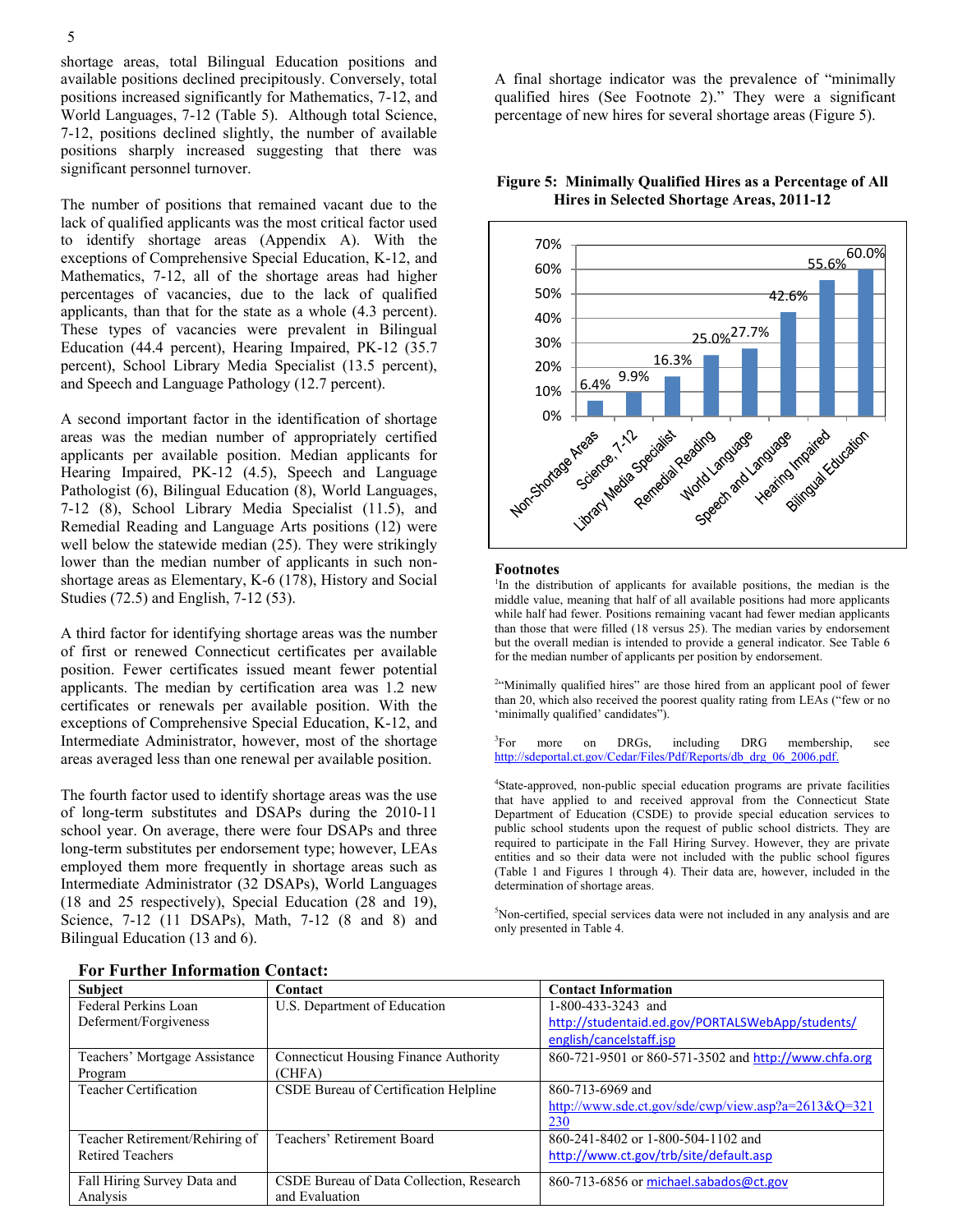|  |  |  |  |  | Table 6: 2011-12 Hiring Statistics by Endorsement |
|--|--|--|--|--|---------------------------------------------------|
|--|--|--|--|--|---------------------------------------------------|

| Endorsement                                                      | Available<br>Positions<br>that LEAs<br>Sought to<br>Fill for<br>2011-12 | October 1<br>Vacancies<br>Due to<br>Lack of<br>Oualified<br>Applicants | Durational<br>Shortage<br>Area Permits | Temporary<br>Authorization<br>for Minor<br>Assignments | Minimally<br>Oualified<br>Hires | Median<br>Applicants | <b>First CT</b><br>Certificates<br>and Renewals | Median<br>Applicant<br>Quality<br>Rating | Shortage<br>Rank |
|------------------------------------------------------------------|-------------------------------------------------------------------------|------------------------------------------------------------------------|----------------------------------------|--------------------------------------------------------|---------------------------------|----------------------|-------------------------------------------------|------------------------------------------|------------------|
| Agriculture, PK-12                                               | 3                                                                       |                                                                        | $\overline{0}$                         | $\theta$                                               | $\overline{0}$                  | 11                   |                                                 |                                          | 43               |
| Art, PK-12                                                       | 61                                                                      | 6                                                                      | 1                                      | $\mathbf{0}$                                           | $\overline{c}$                  | 30.5                 | 97                                              | 3                                        | 18               |
| Bilingual, PK-12                                                 | 18                                                                      | 8                                                                      | 13                                     | $\mathbf{0}$                                           | 6                               | 8                    | 5                                               |                                          | $\mathfrak{Z}$   |
| Blind, PK-12                                                     | $\mathbf{1}$                                                            | $\theta$                                                               | $\mathbf{0}$                           | $\mathbf{0}$                                           |                                 | $\overline{c}$       |                                                 |                                          | 31               |
| Business, 7-12                                                   | 24                                                                      |                                                                        | $\mathbf{0}$                           | $\mathbf{0}$                                           | $\overline{0}$                  | 29                   | 31                                              | $\overline{\mathcal{A}}$                 | 34               |
| Comprehensive Special Education, K-12                            | 377                                                                     | 12                                                                     | 28                                     | $\theta$                                               | 11                              | 31                   | 452                                             | 3                                        | $\overline{7}$   |
| Cooperative Work Education/Diversified                           | $\overline{4}$                                                          | $\theta$                                                               |                                        | $\theta$                                               |                                 | 4.5                  |                                                 | $\overline{c}$                           | 30               |
| Department Chairperson                                           | $\overline{7}$                                                          |                                                                        | 12                                     | $\overline{0}$                                         |                                 | 3                    | 18                                              | $\mathfrak{I}$                           | 14               |
| Elementary, K-6                                                  | 649                                                                     | $\overline{7}$                                                         | 1                                      | $\theta$                                               | $\overline{c}$                  | 178                  | 1324                                            | 5                                        | 17               |
| English, 7-12                                                    | 232                                                                     | $\overline{2}$                                                         | 3                                      | $\overline{3}$                                         | $\overline{\mathbf{4}}$         | 53                   | 316                                             | $\overline{4}$                           | 24               |
| English, Middle School                                           | 33                                                                      |                                                                        | $\overline{c}$                         | $\mathbf{0}$                                           | 9                               | 33                   | 24                                              | $\overline{3}$                           | 27               |
| External Diploma Program/Noncredit Mandated                      |                                                                         |                                                                        |                                        | $\theta$                                               |                                 |                      |                                                 |                                          |                  |
| Program                                                          | $\mathbf{1}$                                                            | $\theta$                                                               | $\boldsymbol{0}$                       |                                                        | $\mathbf{0}$                    | 14                   | 58                                              | $\overline{A}$                           | 46               |
| Health Occupations - VT Schools                                  | $\overline{4}$                                                          |                                                                        | $\mathbf{0}$                           | $\mathbf{0}$                                           | $\mathbf{0}$                    | 16                   | 3                                               | $\mathbf{1}$                             | 25               |
| Health, PK-12                                                    | 49                                                                      | $\theta$                                                               | $\mathbf{1}$                           | $\overline{3}$                                         | $\overline{2}$                  | 39                   | 47                                              | $\overline{A}$                           | 41               |
| Hearing Impaired, PK-12                                          | 14                                                                      | 5                                                                      | $\mathbf{0}$                           | $\mathbf{0}$                                           | 5                               | 4.5                  | 9                                               | 1.5                                      | 9                |
| High School Diploma Program                                      | 8                                                                       | 5                                                                      | $\mathbf{0}$                           | $\theta$                                               | $\overline{0}$                  | 10                   | 208                                             | 2.5                                      | $22\,$           |
| History and Social Studies, 7-12                                 | 147                                                                     |                                                                        | $\mathbf{0}$                           | $\overline{\mathcal{L}}$                               | 6                               | 72.5                 | 298                                             | $\overline{4}$                           | 29               |
| History and Social Studies, Middle School                        | 8                                                                       | $\theta$                                                               | $\theta$                               |                                                        | $\overline{0}$                  | 96.5                 | 23                                              | 4.5                                      | 48               |
| Home Economics, PK-12                                            | 18                                                                      |                                                                        | 1                                      | $\mathbf{0}$                                           | 9                               | 6                    | 10                                              |                                          | 16               |
| Integrated Early Childhood/Spec. Ed, Birth-K                     | 12                                                                      | $\theta$                                                               | $\overline{c}$                         | $\mathbf{0}$                                           | 5                               | 17                   | 13                                              | 1.5                                      | 33               |
| Integrated Early Childhood/Spec. Ed, Nursery-K-<br>Elem. 1-3     | 43                                                                      | $\mathbf{0}$                                                           | 1                                      | $\theta$                                               | 3                               | 20                   | 106                                             | 4                                        | 40               |
| Intermediate Administrator                                       | 231                                                                     | 12                                                                     | 32                                     | $\mathbf{0}$                                           | 13                              | 24                   | 494                                             | 3                                        | 6                |
| Mathematics, 7-12                                                | 233                                                                     | 9                                                                      | 8                                      |                                                        | 8                               | 36                   | 216                                             | 3                                        | 10               |
| Mathematics, Middle School                                       | 39                                                                      | 3                                                                      | $\overline{c}$                         | $\mathbf{0}$                                           | 13                              | 19                   | 41                                              | $\overline{c}$                           | 12               |
| Music, PK-12                                                     | 97                                                                      | 4                                                                      | 1                                      | $\theta$                                               | 9                               | 25                   | 107                                             | 3                                        | 15               |
| Occupational Subject, VT School                                  | 34                                                                      | $\overline{c}$                                                         | $\mathbf{0}$                           | $\theta$                                               | 6                               | 16                   | 49                                              | $\mathbf{1}$                             | $23\,$           |
| Partially Sighted, PK-12                                         | $\mathbf{1}$                                                            | $\theta$                                                               | $\mathbf{0}$                           | $\theta$                                               | 1                               | $\overline{c}$       |                                                 |                                          | 31               |
| Physical Education, PK-12                                        | 79                                                                      | $\theta$                                                               | $\mathbf{0}$                           | $\theta$                                               | 3                               | 40                   | 137                                             | $\overline{A}$                           | 45               |
| Practical Nurse Education Instruction                            | $\overline{4}$                                                          | $\theta$                                                               | $\theta$                               | $\theta$                                               | $\theta$                        | $\overline{7}$       | 3                                               | $\overline{c}$                           | 37               |
| Reading and Language Arts Consultant                             | 18                                                                      | 3                                                                      | $\mathbf{0}$                           | $\overline{0}$                                         | $\overline{4}$                  | 8                    | 38                                              | $\overline{2}$                           | 19               |
| Remedial Reading and Language Arts, 1-12                         | 73                                                                      | 5                                                                      | $\overline{c}$                         | $\theta$                                               | 16                              | 12                   | 23                                              | $\overline{c}$                           | $\,8\,$          |
| School Business Administrator                                    | $\overline{7}$                                                          | $\mathbf{0}$                                                           | $\mathbf{0}$                           | $\theta$                                               | $\mathbf{0}$                    | 15                   | 38                                              | $\overline{2}$                           | 47               |
| School Counselor                                                 | 93                                                                      | $\theta$                                                               | 3                                      | $\Omega$                                               | 5                               | 40                   | 161                                             | $\overline{A}$                           | 42               |
| School Library Media Specialist                                  | 52                                                                      | $\tau$                                                                 | 12                                     | $\overline{0}$                                         | $\boldsymbol{7}$                | 11.5                 | 33                                              | $\overline{2}$                           | $\overline{4}$   |
| School Nurse Teacher                                             | 5                                                                       | $\theta$                                                               | $\mathbf{0}$                           | $\theta$                                               | $\overline{0}$                  | 11                   | $\mathcal{D}_{\mathcal{L}}$                     | $\overline{2}$                           | 39               |
| School Psychologist                                              | 72                                                                      | $\mathbf{0}$                                                           | $\mathbf{0}$                           | $\mathbf{0}$                                           | 5                               | $20\,$               | 82                                              | 3                                        | 38               |
| School Social Worker                                             | 46                                                                      | $\mathfrak{2}$                                                         | $\boldsymbol{0}$                       | $\mathbf{0}$                                           |                                 | 14                   | 111                                             | 3                                        | 26               |
| Science, 7-12                                                    | 239                                                                     | 12                                                                     | $\overline{3}$                         | 5                                                      | 22                              | 19                   | 228                                             | $\overline{2}$                           | 5                |
| Science, Middle School                                           | 28                                                                      | $\mathbf{0}$                                                           | $11\,$                                 | $\mathbf{0}$                                           | $\overline{c}$                  | $22\,$               | 19                                              | 3                                        | 36               |
| Speech and Language Pathologist                                  | 110                                                                     | 14                                                                     | $\boldsymbol{0}$                       |                                                        | 40                              | 6                    | $75\,$                                          |                                          | 1                |
| Superintendent                                                   | 18                                                                      |                                                                        | $\boldsymbol{0}$                       | $\mathbf{0}$<br>$\mathbf{0}$                           | $\overline{0}$                  | $\overline{7}$       | 42                                              |                                          | $28\,$           |
| Technology Education, PK-12                                      | 34                                                                      |                                                                        | 3                                      | $\mathbf{0}$                                           | 10                              | 11                   | 28                                              | $\overline{c}$                           | 20               |
| TESOL, PK-12<br>Trade and Industrial Occupations - Comprehensive | 34                                                                      | 3                                                                      | 5                                      | $\Omega$                                               | 5                               | 12                   | 31                                              | $\overline{2}$                           | 11               |
| High School                                                      | 4                                                                       | $\theta$                                                               | $\mathbf{0}$                           |                                                        | 3                               | 7                    | 15                                              |                                          | 34               |
| Unique Subject Area Endorsement                                  | 9                                                                       | 3                                                                      | 5                                      | $\mathbf{0}$                                           | $\overline{\mathbf{3}}$         | $10\,$               | 11                                              | 1.5                                      | 13               |
| Vocational Agriculture, 7-12                                     | $\mathbf{1}$                                                            | $\theta$                                                               | $\boldsymbol{0}$                       | $\mathbf{0}$                                           | $\boldsymbol{0}$                | $11\,$               | $\boldsymbol{\varDelta}$                        |                                          | 44               |
| World Language Instructor, Elementary                            | 8                                                                       |                                                                        | 6                                      | $\boldsymbol{0}$                                       | 1                               | 5                    | 33                                              | 2                                        | 21               |
| World Languages, 7-12                                            | 213                                                                     | 15                                                                     | $18\,$                                 | $\overline{2}$                                         | 54                              | $\,$ 8 $\,$          | 130                                             | $\overline{2}$                           | $\mathbf{1}$     |

<sup>1</sup>Applicant Pool Ratings: 1) Few or no minimally qualified applicants; 2) Some acceptable applicants; 3) Many acceptable applicants; 4) Some high-quality applicants; and 5) Many high-quality applicants.